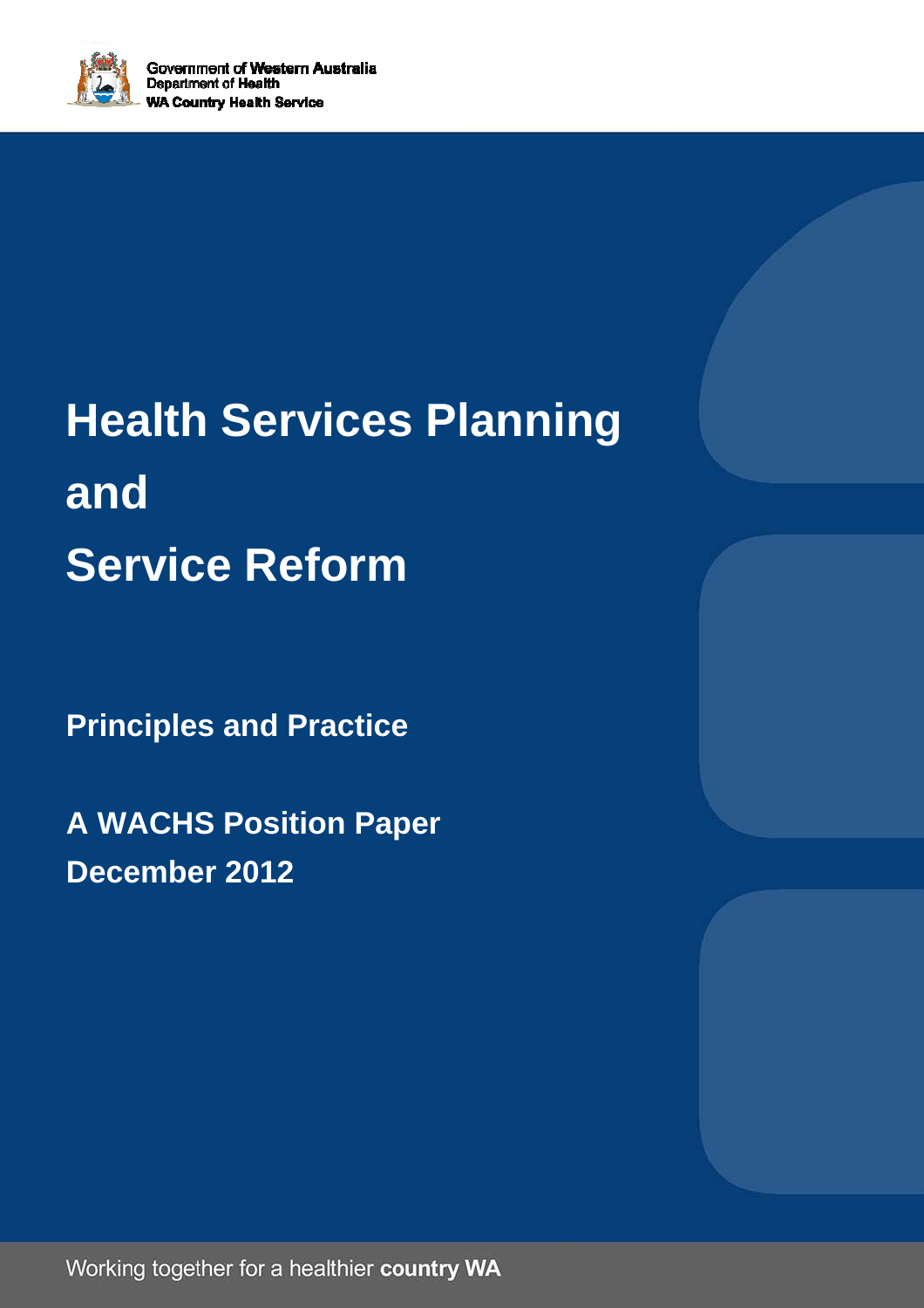### **Contents**

| 1.  |  |  |
|-----|--|--|
| 2.  |  |  |
| 3.  |  |  |
| 4.  |  |  |
| 5.  |  |  |
| 6.  |  |  |
| 7.  |  |  |
| 8.  |  |  |
| 9.  |  |  |
| 10. |  |  |
|     |  |  |
|     |  |  |
|     |  |  |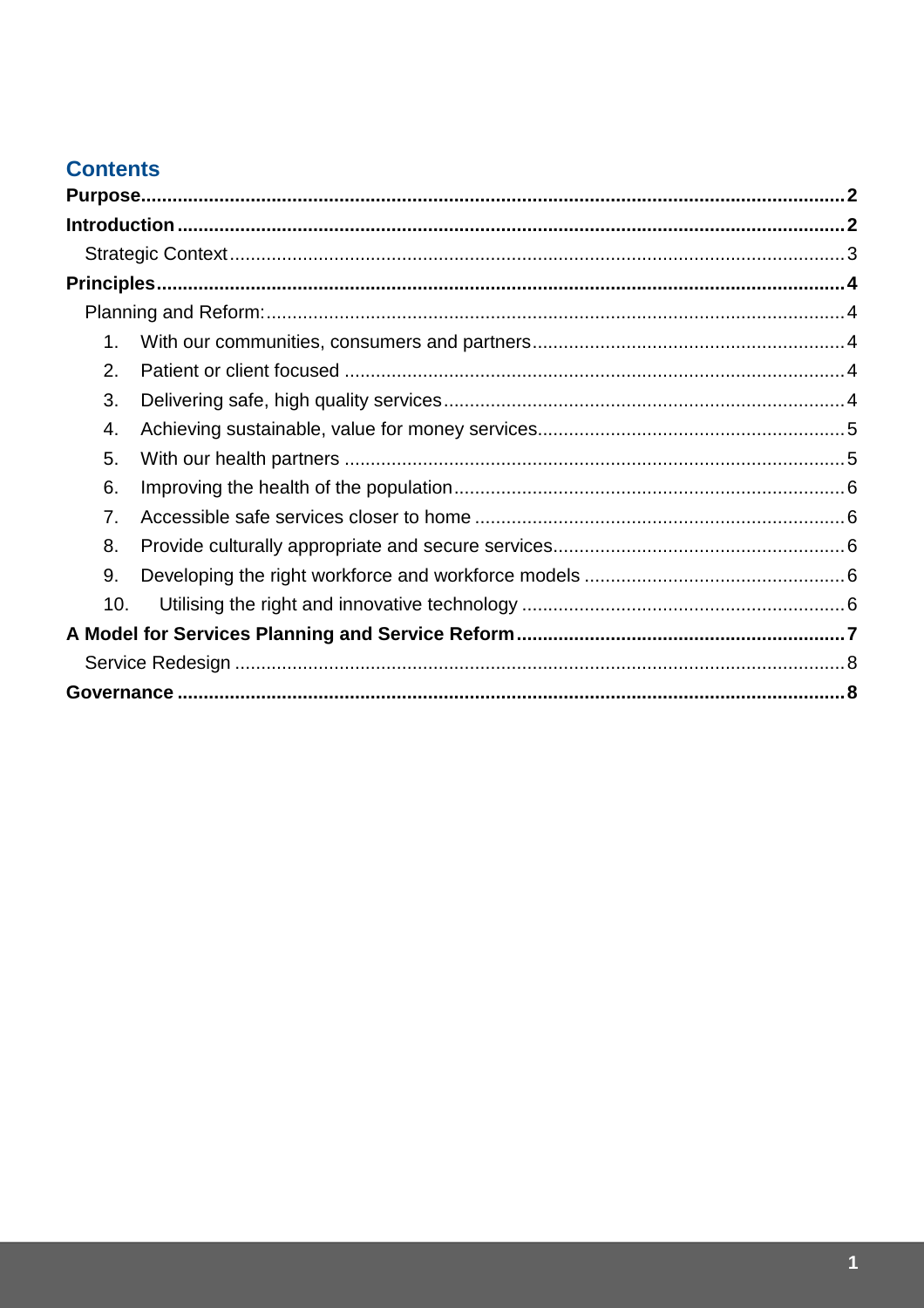### **Purpose**

The purpose of this document is to succinctly and clearly document the WA Country Health Service (WACHS) principles underpinning service planning and service reform. These principles will guide the directions for future service delivery for clinical, non clinical and support services. This position paper removes any ambiguity about what is expected in relation to planning processes, infrastructure design and delivering service reforms.

### **Introduction**

Health services planning, service reform and performance are an integrated and cyclical process that informs and is informed by a variety of external and internal influences and stakeholders. The figure below describes this process.





Source: Managing in an Activity Based Funding Environment, 2012, Performance, Activity and Quality Division, Department of Health WA

Health services planning is the first phase of clinical and non clinical reform following review of current services, models, gaps and issues. A service plan provides high level direction and strategies for service development, service reform and resource investment. Planning is required when medium to long term changes are needed to service delivery models or processes to better meet the changing community need, and strategic government priorities and policies. Health services planning informs the redesign or re-modelling of health services and facilities to deliver safe, contemporary, effective and efficient service models.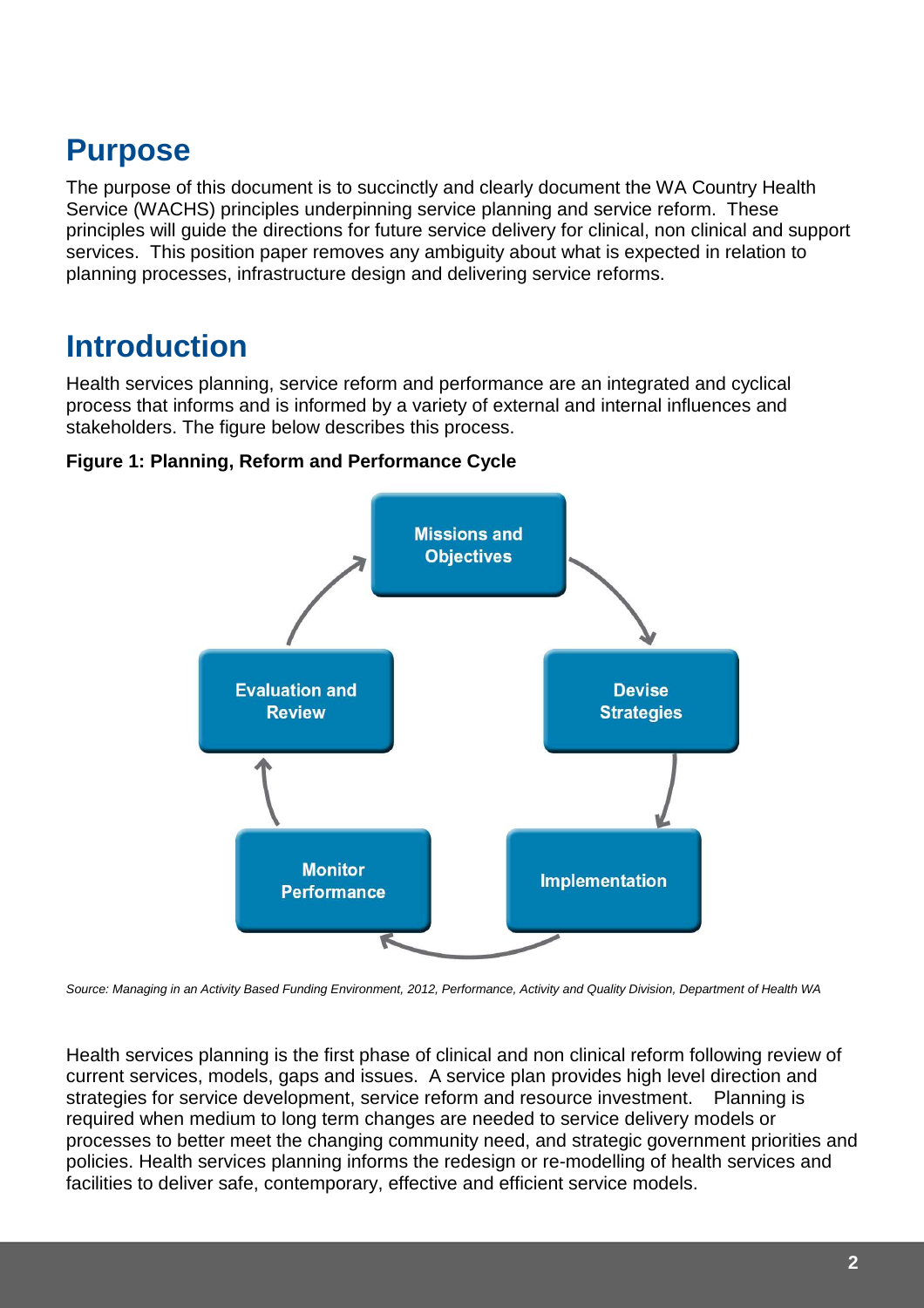The implementation of proposed service delivery strategies and models identified within services plans is where the reform of services, processes, values and behaviours occur. It is where real improvements and positive changes to the patient or health consumer's journey through the health care system can occur.

Conversely, if implementation and reform do not proceed, consumers, community members, our health partner agencies and our health service staff become cynical and disillusioned. The benefits of reform for patient outcomes, staff attraction and retention, effective budget management and improved performance are not realised.

#### **Strategic Context**

Services planning and service reform need to align to national, state and WACHS strategic health priorities and policies including but not limited to those shown in Table 1.

| <b>POLICY LEVELS</b> | <b>STRATEGIC POLICIES</b><br><b>AND FRAMEWORKS</b>                                                  |
|----------------------|-----------------------------------------------------------------------------------------------------|
|                      | National Health Care Agreement                                                                      |
|                      | <b>National Health Reform</b>                                                                       |
|                      | National Health, Mental Health, Oral Health and Aboriginal<br><b>Health Policies and Frameworks</b> |
| <b>National</b>      | <b>COAG National Partnership Agreements</b>                                                         |
|                      | National Primary Health Care Framework                                                              |
|                      | National Rural Health Policy and Frameworks                                                         |
|                      | National Safety and Quality Health Care Standards                                                   |
|                      | WA Health Strategic Intent 2010 - 2015                                                              |
|                      | WA Health Clinical Services Framework 2010 - 2020                                                   |
|                      | WA Health Networks Models of Care and Planning<br>Frameworks                                        |
| <b>State</b>         | <b>Health Activity Purchasing Intentions</b>                                                        |
|                      | Mental Health 2020 (Mental Health Commission)                                                       |
|                      | WA Health Safety and Quality Plan                                                                   |
|                      | Delivering Community Services in Partnership Policy, 2011                                           |
|                      | Putting the Public First, 2009                                                                      |
|                      | Stokes Review of Mental Health Services, 2012                                                       |
|                      | WACHS Strategic Priorities, 2013 - 2015                                                             |
| <b>WACHS</b>         | WACHS Indigenous Employment Strategy 2010 - 2014                                                    |
|                      | <b>WACHS Primary Health Care Plans (in development)</b>                                             |

#### **Table 1: Examples of strategic informants of health service planning and reform**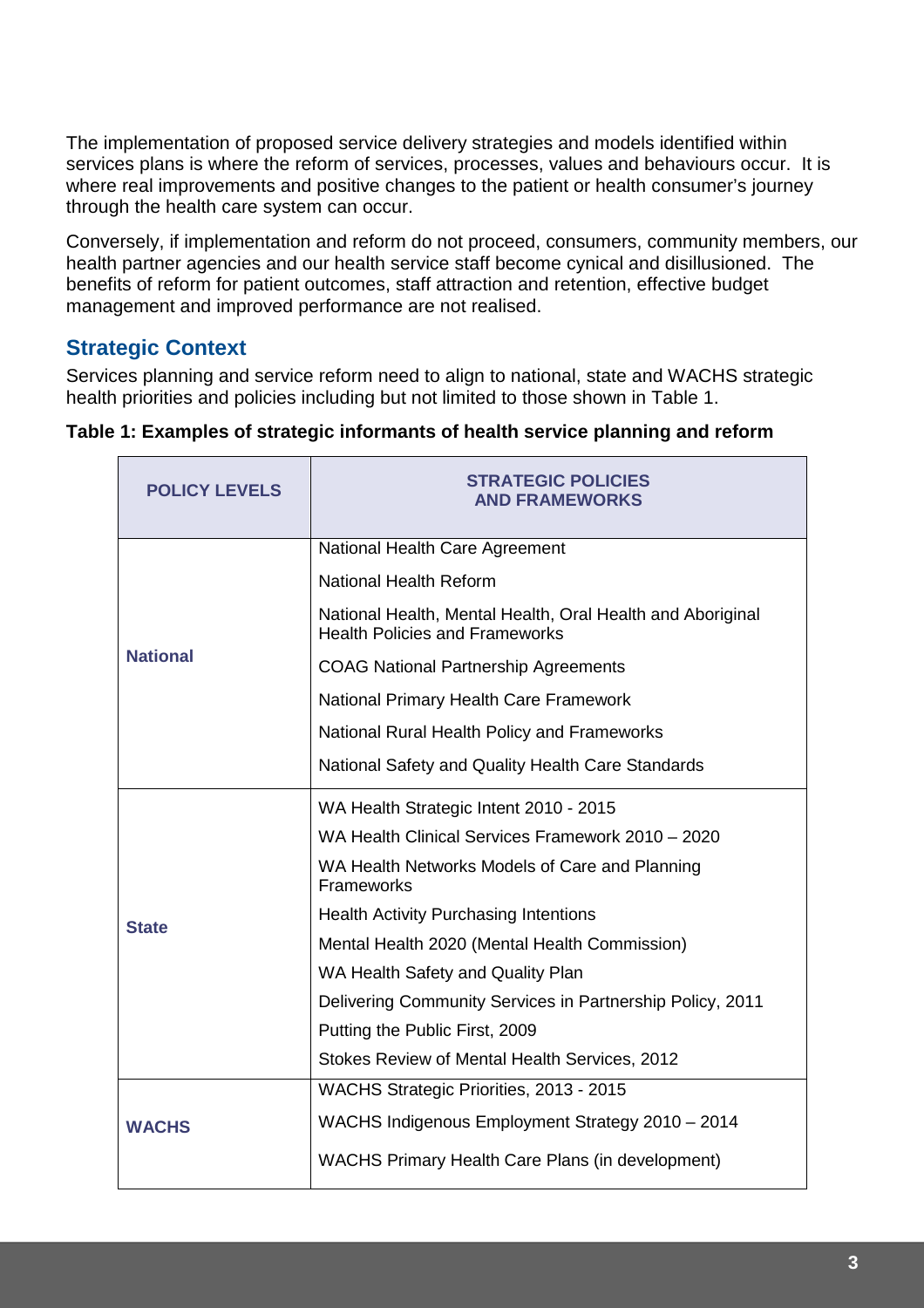## **Principles**

The key principles outlined below provide a foundation for planning and implementing service reforms. These principles are based on international, national and statewide trends for health service delivery<sup>1</sup>.

**It is expected that WACHS and its planning or service redesign consultants will adhere to ALL of these principles when planning and reforming clinical, non clinical, support and enabling services.** 

#### **Planning and Reform:**

- **1. With our communities, consumers and partners** 
	- $\triangleright$  In line with the National Safety and Quality Health Service Standards (National Standards), there will be mechanisms in place to enable health service staff, health partners, key stakeholders, local citizens, consumers and carers to be meaningfully involved in and engaged in health service planning, implementation and review processes.
	- $\triangleright$  The extent and focus of the consultative process depends on the level at which the plan is being developed. In general, as the scope of the plan broadens, the number of people and agencies consulted increases and the focus of the consultation becomes more general and strategic. Plans for smaller districts or individual services or sites are likely to involve more detailed/focused consultation with a narrower group of stakeholders.
- **2. Patient or client focused**

l

- $\triangleright$  Planning and implementation of contemporary service models will:
	- o promote family, consumer and community centred care
	- o develop and foster collaborative partnerships within and across the public, private, non-government and other health sectors to facilitate a smooth patient journey, continuity of care
	- o support greater consumer self-management of their own health and well-being including chronic or enduring health issues.
- **3. Delivering safe, high quality services** 
	- $\triangleright$  All service planning and service reform will be focussed on the delivery of safe and appropriately supported health services.
	- $\triangleright$  New and innovative clinical practice and models of service delivery will be consistent with contemporary, evidence based, good practice, clinical standards and policy directions.
	- $\triangleright$  Service planning and service reform will be based on strong quantitative and qualitative evidence from a range of data and information sources.

 $1$  Adapted from Queensland Health Guide to health service planning version 2 (2012).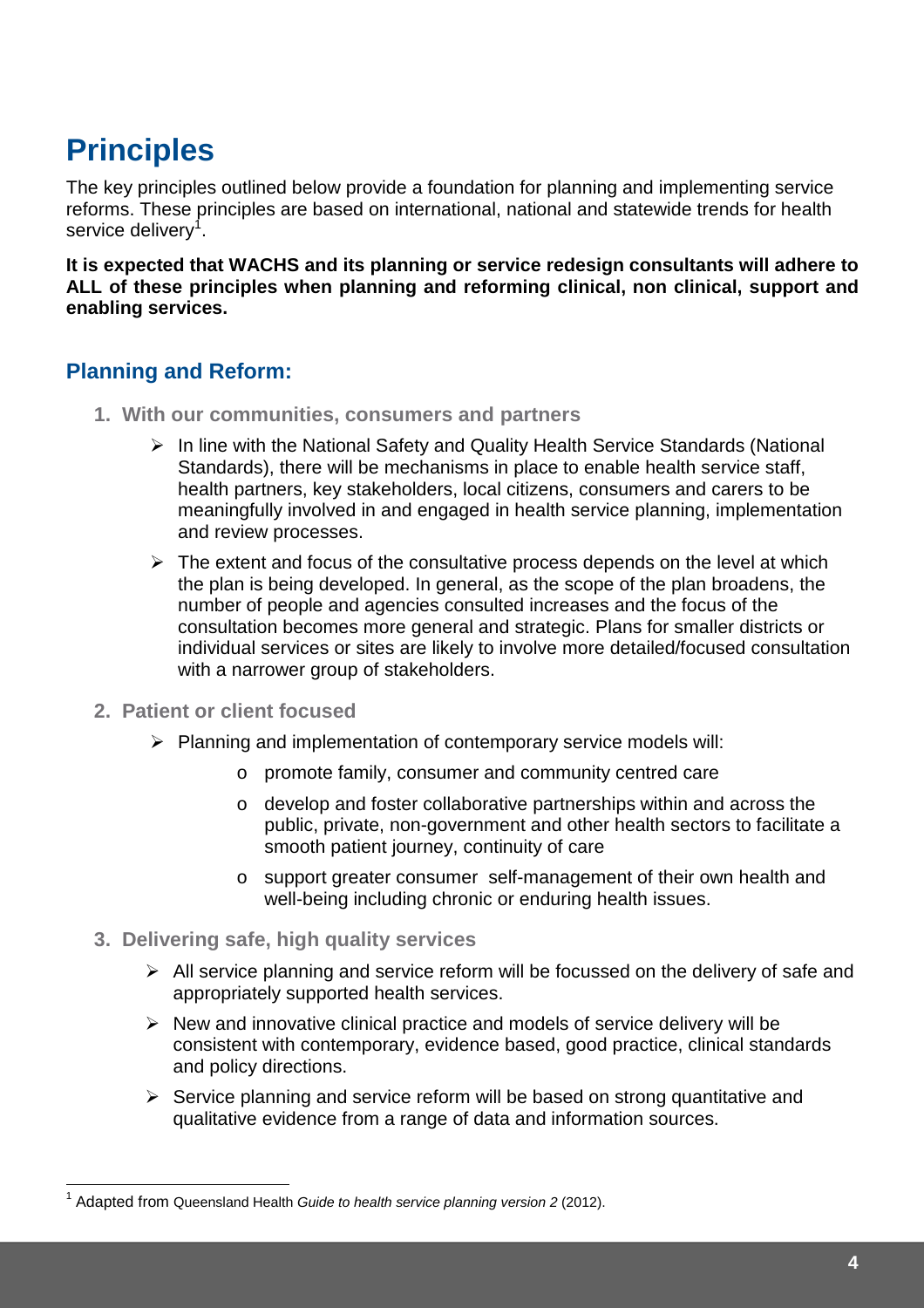- $\triangleright$  Service improvements and service redesign will use established methodologies to effect change and build in successes and learnings.
- $\triangleright$  Evaluation methodologies such as process and outcome evaluation, action learning and action research approaches will be used when new and innovative service models are implemented.
- **4. Achieving sustainable, value for money services** 
	- $\triangleright$  Investment in health services will seek to maximise the effect of the limited health dollar through:
		- o building the capacity of individuals and communities to contribute to their own health improvement and well being,
		- o developing collaborative resource and service partnerships to increase service efficiency and the effective use of scarce resources,
		- o utilising and evaluating a variety of demand management strategies. These may include the following depending on resource availability:
			- **EXEC** reducing average length of stay
			- establishing post acute care services
			- **EXECTE ATTE:** establishing hospital or rehabilitation in the home
			- chronic disease self management services
			- early intervention, illness prevention and health promotion services.
		- o modernising and centralising regional support services,
		- o maximising all available funding sources including:
			- Medicare and Pharmaceutical Benefits Schemes
			- **-** Commonwealth funding programs
			- **Council of Australian Governments (COAG) funding**
			- **State funding sources**
			- **•** Philanthropic funding sources
			- **Innovative funding and resource partnerships.**
- **5. With our health partners** 
	- ▶ WACHS will abide by the WA Delivering Community Services in Partnership Policy, 2011 policy when reforming service models. This policy supports a new approach to funding and contracting services by:
		- o acknowledging the importance of partnering with the not-for-profit sector in the planning, design and delivery of health services,
		- o exploring every opportunity to invest in and contract with other health and related providers,
		- o promoting flexibility, innovation and community responsiveness in the funding or contracting of services, to better meet community needs,
		- o clarifying when services are to be put out to open tender and when a more targeted non‐market based approach is more appropriate,
		- o focusing on the achievement of outcomes and improving services and support for vulnerable and disadvantaged Western Australians,
		- o ensuring services are funded and procured in a sustainable manner.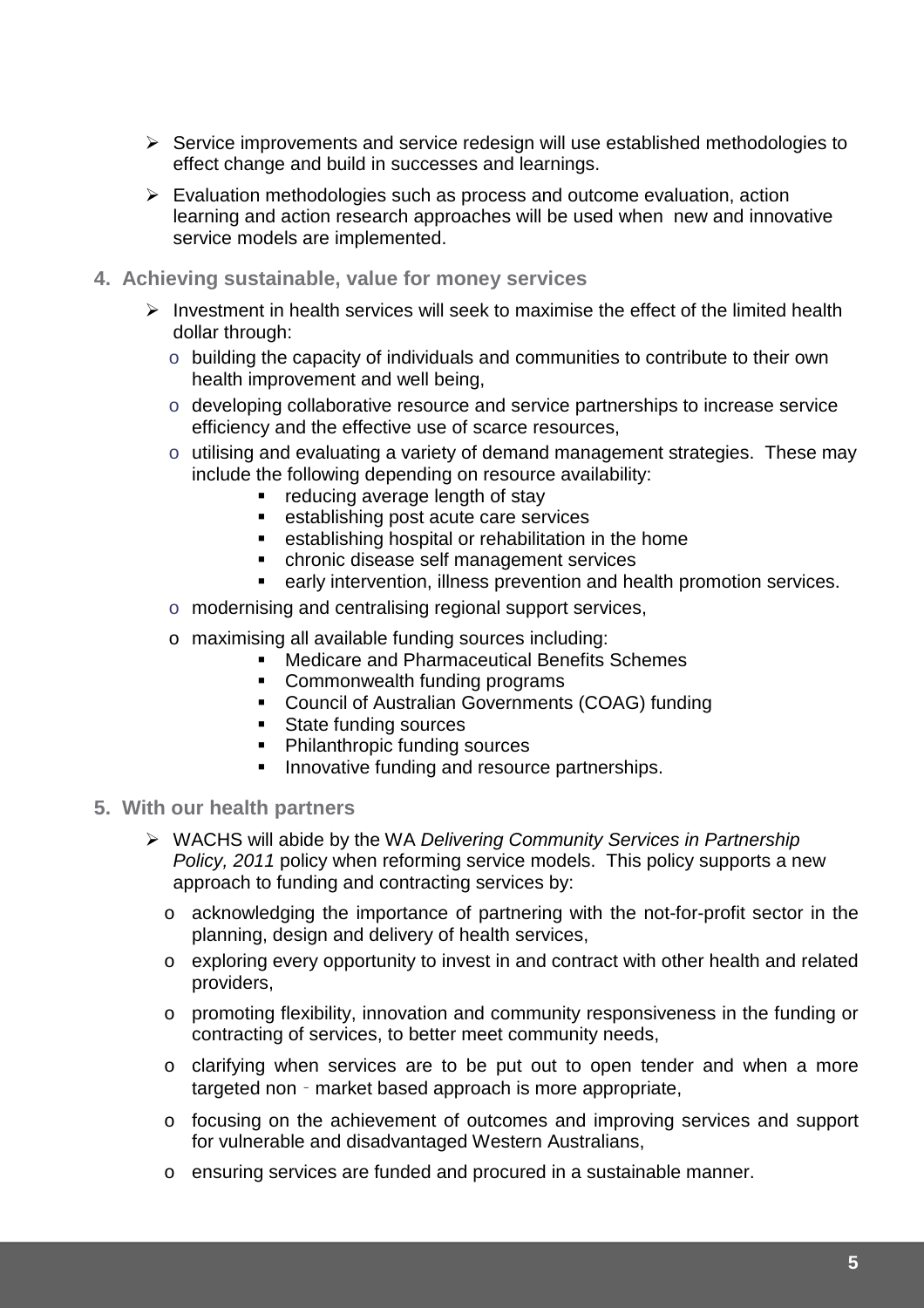- **6. Improving the health of the population** 
	- $\triangleright$  Investment in health services will seek to achieve the greatest health gain for the greatest number of people.
	- $\triangleright$  Planning processes and implementation of service reforms will focus on improving the health and wellbeing of target populations and vulnerable groups, especially Aboriginal and Culturally and Linguistically Diverse people, those who are socio-economically disadvantaged and those with mental health issues and alcohol and drug issues.
- **7. Accessible safe services closer to home** 
	- $\triangleright$  Planning and reform will deliver services as close to patients' homes as possible, supported by resident, visiting and telehealth services, while preserving the safety, quality and sustainability of health services.
	- $\triangleright$  To preserve the safety, quality and sustainability of health care, service planning and reform will recognise that different levels and types of services (their role delineations) will be provided at local, district, regional and state-wide hospitals and health centres to preserve the safety, quality and sustainability of health care.
- **8. Provide culturally appropriate and secure services** 
	- $\triangleright$  Consultation, engagement, planning, implementation of reforms, service redesign and service delivery will consider cultural diversity in communities, the health needs of specific cultural groups and be sensitive to, welcoming and appropriate for different cultures.
- **9. Developing the right workforce and workforce models** 
	- $\triangleright$  Optimising the use of specialist and professional services to provide efficient and effective services and to support and upskill generalist staff.
	- $\triangleright$  Planning and implementation of reform will consider alternative and innovative workforce models and types of health practitioners (e.g. nurse practitioners, Aboriginal Liaison Officers, Therapy and Activity Assistants, Nursing Assistants, Aboriginal community development workers, counsellors) including contracting out these services to private or the not-for-profit sector, to deliver services, particularly when attraction and retention of staff continues to be a significant challenge to service delivery.
	- $\triangleright$  Planning will consider the strategic workforce planning that occurs centrally within the Department of Health.
	- $\triangleright$  Leadership within WACHS is values based and managers will strive to engage with and develop the health service staff to support, develop and maintain our workforce to deliver service reform and redesign.
- **10. Utilising the right and innovative technology** 
	- $\triangleright$  Planning will consider the information and communications technology required to deliver service reform and contemporary models of care.
	- $\triangleright$  Service reform will maximise the use of Telehealth and other e-health, medical and imaging technologies to facilitate safe, appropriate and quality care closer to home as well as optimising the use of professional capacity and expertise.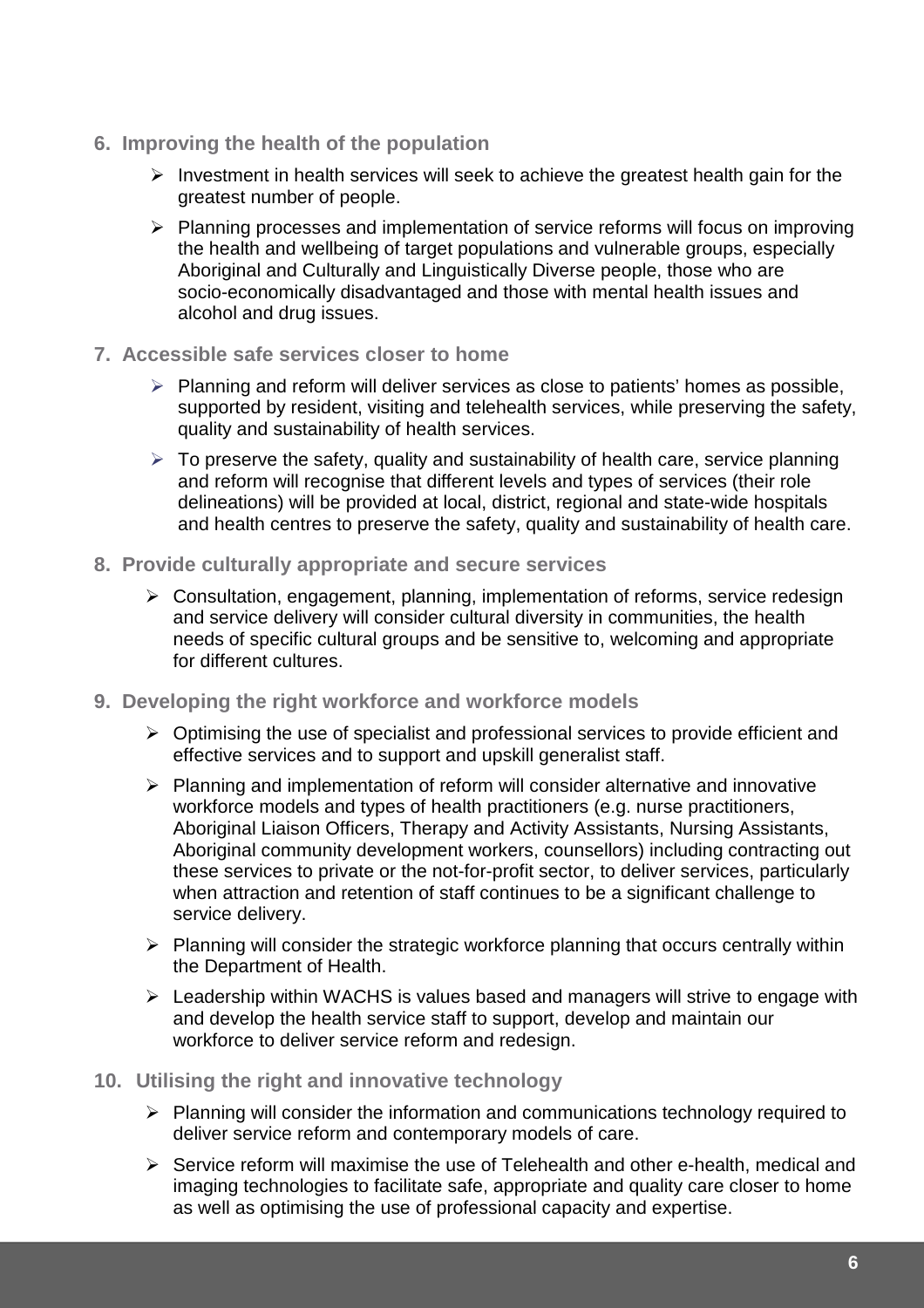# **A Model for Services Planning and Service Reform**

The figure below describes the WACHS model for planning for future health services, implementation of service reforms and review and evaluation of the reforms.

#### **Figure 2: The WACHS Health Services Planning and Reform Model**

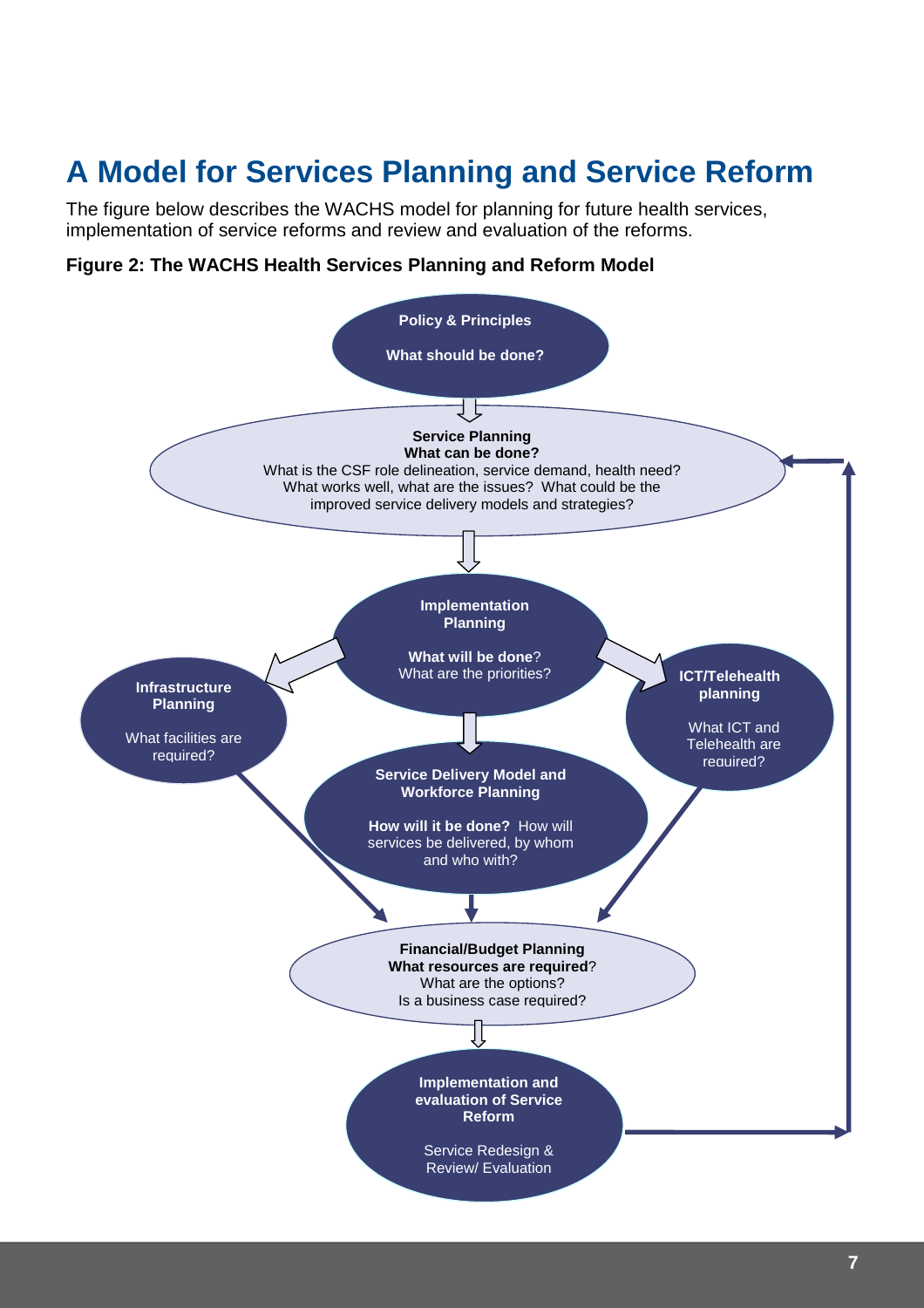#### **Service Redesign**

There are several recognised service redesign methodologies that can be used to guide, manage and evaluate the implementation of service reforms for examples LEAN and Six Sigma, which all follow similar processes to the methodology below from the Centre for Healthcare Redesign in New South Wales.



### **Governance**

The executive governance of services planning and service reform is through the WACHS Service Reform and Planning Sub – Committee (RAPS) of the WACHS Executive which oversees implementation of the strategic service reform priorities of WACHS.

The purpose of RAPS is to provide effective governance of health services planning and service reform in WA Country Health Service and advise WACHS Executive and the CEO on service planning and reform matters.